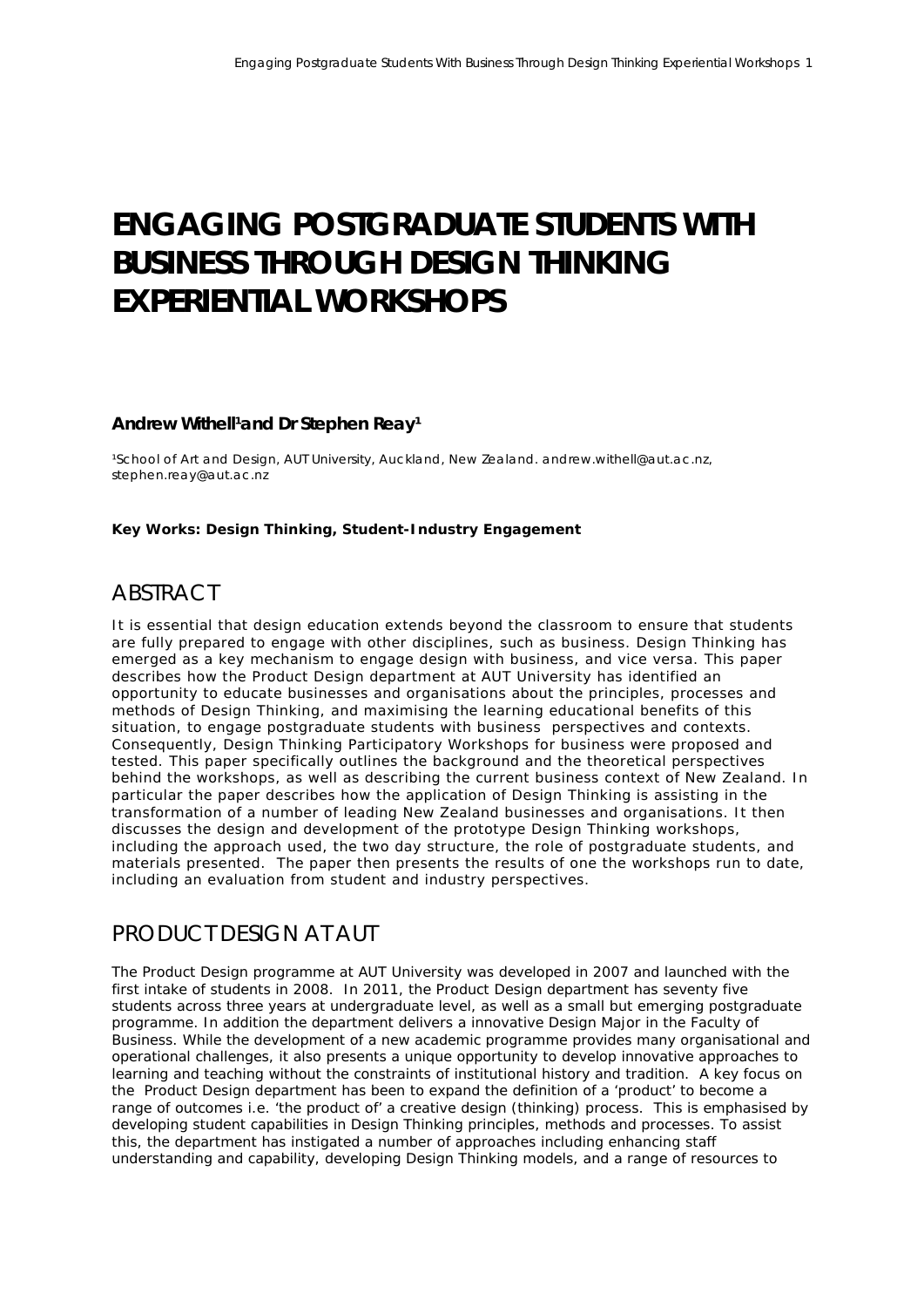support the learning and teaching. In addition the department has developed a approaches to student projects that emphasise Design Thinking.

Design Thinking is described as the study of the cognitive processes that are subsequently manifested in design action (Cross 1992). Dunne [\(2006\)](#page-9-0) distinguishes design from design thinking, describing design as the way that designers think: the cognitive processes they use, as opposed to the objects they produce. Owen [\(2007\)](#page-10-0) describes Design Thinking as the reverse of scientific thinking where the scientist shifts facts to discover patterns. " The design thinker invents new patterns and concepts to address facts and possibilities by using inductive, deductive and abductive reasoning" [\(Dunne & Martin, 2006, p. 517\)](#page-9-0).

### EDUCATING DESIGN THINKERS

Owen [\(2007\)](#page-10-0) examined the challenge of educating designers in Design Thinking for broader roles in areas outside of traditional design activities. Designers are often taught using tacit approaches (as opposed to explicit or more formal approaches) in design education programmes. This approach to teaching design, may not provide a broad enough foundation for the diverse array of current design contexts. Therefore, Owen (2007) proposes that more formal courses be developed to teach Design Thinking, and describes the need for a new type of academic leadership in this area. Dunne and Martin [\(2006\)](#page-9-0), Brown [\(2008\)](#page-9-1), Lindberg, Plattner, Meinel, and Leifer [\(2011\)](#page-10-1), Gumienny, Jobst, and Meinel, [\(2008\)](#page-10-2), Lockwood [\(2010\)](#page-10-3), and Owen [\(2007\)](#page-10-0) all identify a number of key attributes and themes that underpin, or are central to the concept of Design Thinking. The following a describes some of these key themes:

Human-Centeredness: Having a deep empathy for (and understanding of) the people whom you are designing for, is a critical aspect of design thinking. "It all starts with the customer, and design must be the advocate for the customer" [\(Lockwood, 2010, p. 87\)](#page-10-3). Design thinking is "powered by a thorough understanding, through direct observation, of what people want and need in their lives and what they like or dislike about the way particular products are made, packaged, marketed, sold, and supported" [\(Brown, 2008, p. 86\)](#page-9-1). Having an empathetic approach is essential to developing this understanding of people.

Creativity and Experimentation: Underpinning the unique 'world view' that designers possess is the notion of an optimistic outlook driving creativity and experimentalism**.** Designer Thinkers assume that no matter how challenging the constraints of a given problem, at least one potential solution is better than the existing alternatives (Brown 2008). Owen [\(2007\)](#page-10-0) develops this theme and has assembled a catalogue of the characteristics of the creative Design Thinking individual. These traits include sensitivity, a questioning character, a broad education, asymmetrical thinking, personal courage, sustained curiosity and dedication. The idea of radical (breakthrough) innovation rather than incremental innovation is also important. Significant innovations do not come from incremental tweaks (Brown, 2008).

Integrative Thinking: Designers not only rely on analytical processes (those that produce either/or choices) but also exhibit the ability to see and grasp all of the key and sometimes contradictory aspects of a problem and synthesise new solutions that go beyond and dramatically improve on existing alternatives [\(Brown, 2008\)](#page-10-4). In addition the idea of integration between the creative, and the traditional concurrent business analysis is important (Lockwood, 2010).

Design Thinking Models and Processes: Design Thinking is underpinned by a number of key process models, and methodologies which have evolved from the design profession. As Lockwood explains "it is not a substitute for design, but rather a methodology for innovation and enablement" (Lockwood, 2010, p. 11). [Lindberg, Gumienny, and colleagues \(](#page-9-2)2008) describe how sequential (step by step) process models play a core role in design thinking education, however they suggest that design thinking principles ask for much more adaptability and flexibility of design workflows than sequential models suggest.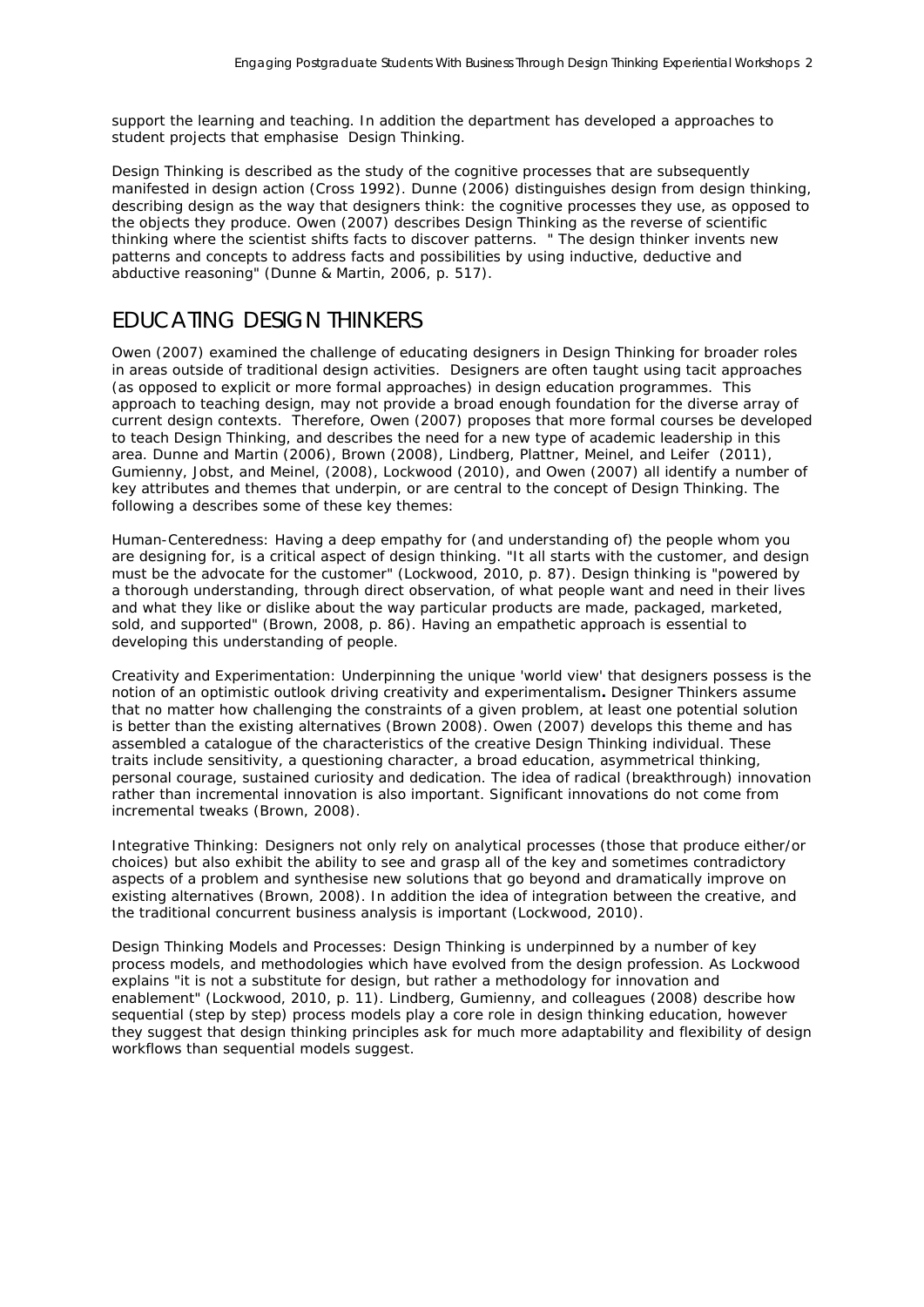# POSTGRADUATE PRODUCT DESIGN AT AUT

In the postgraduate Product Design programme at AUT University, the application of Design Thinking is beginning to drive strong links and engagement with New Zealand business. This imperative has resulted in the development of number of specific learning and teaching initiatives, including a working partnership with a number of New Zealand businesses and design organizations. Correspondingly, a close working relationship has been developed with Better by Design (BBD), an organisation within New Zealand Trade and Enterprise, vested with lifting business performance through the development of design and Design Thinking capability within New Zealand businesses. BBD helps New Zealand businesses increase their international competitiveness by integrating Design Thinking principles across their organisation. This includes undertaking 360 design audits, the running design integration programmes, and the mentoring of businesses. In addition this includes the running a renowned CEO conference every 18 months for New Zealand business leaders, and aimed at raising the profile of design and Design Thinking. As Leavy [\(2010\)](#page-10-4) states, Design Thinking, or the creative principles associated with design, may now have something very significant to offer when applied to businesses and business management and strategy. Given that businesses are facing increasing pressures for innovation, it is not surprising that this concept is gaining currency among business practitioners, consultants and scholars because Design Thinking seems more suited to the task of creating the new, experiential artifacts and environments [\(Bauer & Eagen, 2008\)](#page-9-3). Key staff from the BBD programme have worked with the students on an ongoing basis including providing presentations, workshops, and discussions.

## DESIGN THINKING PARTICIPATORY WORKSHOPS

As a result of this relationship, and though ongoing discussion, an opportunity was identified for the AUT Product Design department to develop and deliver Design Thinking workshops to businesses and organizations to compliment and support the strategic goals of the BBD programme. While BBD is doing a very good job of raising the awareness of the role of design integration with business, and working with businesses to develop individual design strategies, there is currently a lack of 'hands on' capability development within the organisation. The primary goal of the Design Thinking workshops are to provide business leaders (i.e. chief executives (CEO's), chief financial officers (CFO's), lead engineers etc.), who have committed to integrate design into all aspects their businesses, further understanding of, and an improved capability in Design Thinking through a transformational, experiential encounter.

In addition to the overall purpose of the Design Thinking workshops to benefit business, the opportunity to include postgraduate product design students in the workshops brought significantly enhanced value to the proposition. The postgraduate product design students at AUT University have a well-developed theoretical and practical understanding of the Design Thinking principles and processes. The students were partnered with business leaders in team situations. It was anticipated that the students would benefit from the close contact with business leaders and would gain a deeper understanding and confidence of business thinking and contexts with 'real world' participants. Correspondingly, the business leaders were expected to benefit from the close, collaborative practical interaction with a group of young and enthusiastic creative designers.

### PROTOTYPE WORKSHOP STRUCTURE AND DESIGN

To develop a sound, robust, and long term, sustainable model for the workshops, a process of 'action research' is currently being implemented through a process of evaluation. The goal is test key ideas, approaches, structure, resources and improve these each time a workshop is run.

An initial two-day long workshop model was developed. The model involves key two facilitators from the Product Design department, with six postgraduate students and key business leaders from BBD participating businesses or organisations (twelve participants in total). The workshop is structured with business leaders partnered with the AUT postgraduate product design students in two or three groups (of four or six). A specific Design Thinking challenge was 'solved' in six consecutive sessions over a two day period. The AUT postgraduate Product Design students act as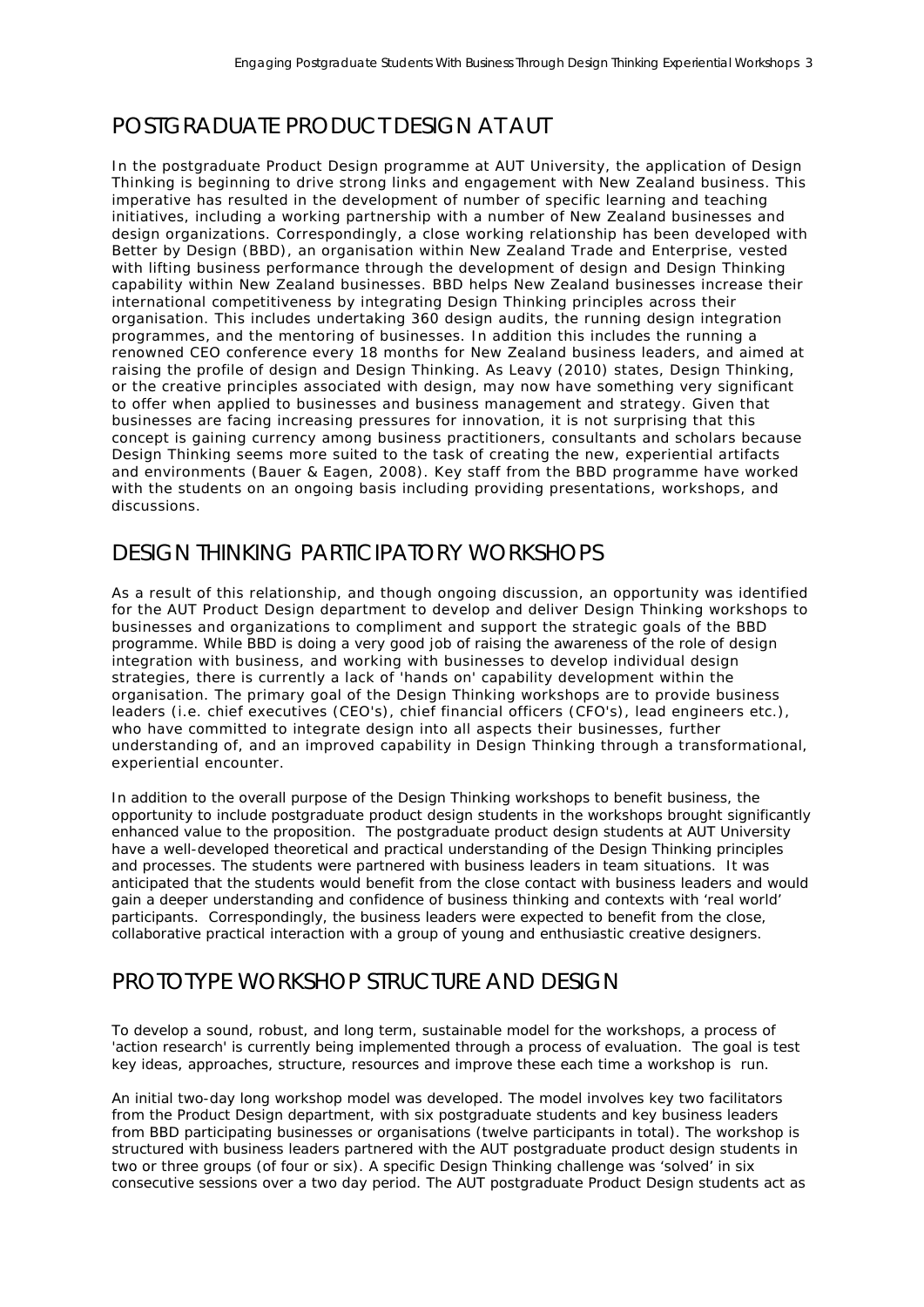'guides' and provide an experienced 'hands on' design link to the business participants. It is important to note that workshop facilitators, are able to participate as required to guide groups, or provide inspiration and enthusiasm, as well as to monitor the relationships and dynamics between the different participants (and take pressure off students if necessary).

### LEARNING AND TEACHING RESOURCES

The workshop process is underpinned by the teaching, exploration and application of Design Thinking, principles, processes and methods. Design Thinking "is not a substitute for design, but rather a methodology for innovation and enablement" [\(Lockwood, 2010, p. 11\)](#page-9-4). To underpin and provide a sound pedagogy to the workshop, participants are introduced to a series of methods through the use of a specially developed Design Thinking Methods Toolbox. The toolbox has been derived from a larger resource, developed over the last two years, to underpin the learning and teaching in the undergraduate product design programme, and in a number of courses taught by the school of design in the Faculty of Business. The Design Thinking Methods Toolbox provides thirty six key methods, based on an overarching Design Thinking process model, and includes key diagrams, examples, links and references. Design thinking require greater adaptability and flexibility of design workflows than sequential models (Lindberg et al. 2008). Despite this, sequential (step by step) process models play a core role in design thinking education. This was discussed with participants, as well as that the idea models are just that, yet provide a strong platform in a time-restricted, 'one off' learning and teaching situation.

For the workshops, six key methods from the Design Methods Toolbox were selected. The methods were sequentially introduced and demonstrated, before being applied to the design challenge during each session. These methods included the following. 1 & 2. Observational Research: primary research drawing upon ethnographic research methods such as observation and role playing. 3. Insight Generation: from the research, key insights are synthesised and articulated, as "synthesising is a critical part of design thinking, as it helps to converge highly divergent states of information" [\(Lindberg et al., 2008, p. 248\)](#page-9-0). 4 & 5. Creativity/Ideation: using the insights, ideation literally uses creative processes such as brainstorming, and Lotus Blossom to explore ideas and to drive lateral thinking. 6. Visualisation/Prototyping. Design Thinking is a prototyping process to understand what people want [\(Serrat, 2010, p. 3\)](#page-10-3), through the generation of concept sketches, rough physical mock-ups, or stories [\(Lockwood, 2010\)](#page-9-4).

### EXAMPLE WORKSHOP

For the workshop presented as part of this paper, participants were paced into two groups of five individuals. Each group contained two students and three business leaders. The business leaders were from a variety of small to medium sized manufacturing companies. The structure involved six carefully designed two hour sessions. Breaks were scheduled between session for socialisation, informal discussion and reflection. Following a warm-up introduction session, where participants introduced themselves, the groups were presented with the design challenge (or design brief). In this particular instance the participants were challenged to use Design Thinking to improve the 'experience' of pedestrians using the 'Barnes Dance' crossing on the corner of Queen St and Victoria St, in central Auckland, one of New Zealand's busiest areas. The brief was carefully designed to be open enough to be provocative and to allow creative scope, with opportunities for creativity and innovation coming from engagement and application of the Design Thinking principles and methods. At the commencement of the challenge, participants were encouraged to both keep an open mind and to enjoy the process through active engagement.

Each session involved a short presentation lecture (on the specific method to be used), real world examples, and a follow-up discussion to clarify issues before participants applied the method to their 'design brief'. The following is photographic documentation of some of the key stages in the workshop.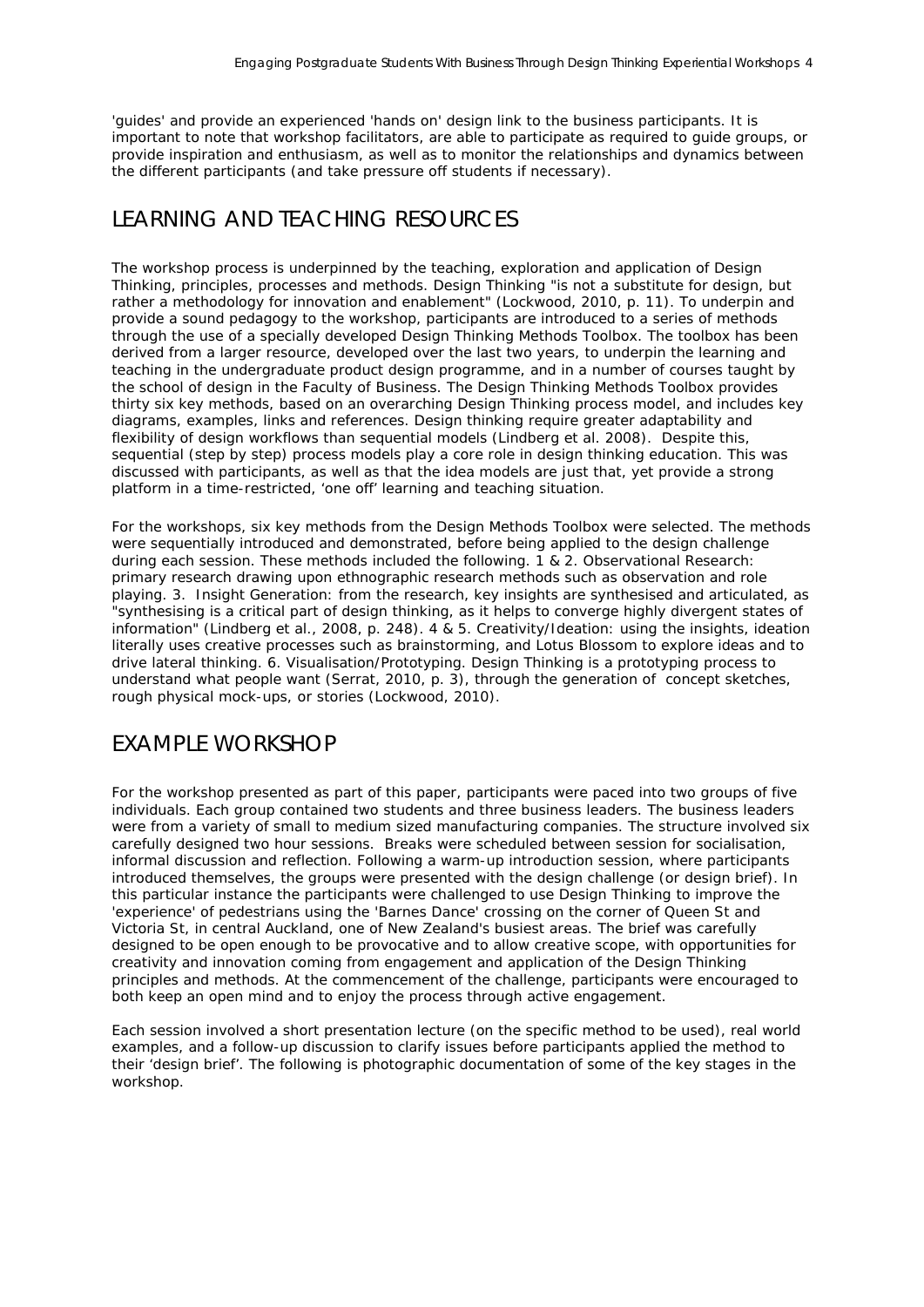#### MEETING/OBSERVATION/INSIGHTS

The groups were asked to use direct, but quick observational research methods to develop and understand key issues, problems and opportunities, and to identify key insights to drive the creative Design Thinking process (see pictures below). Participants were encouraged to role played the situation as an additional method to help developed personal and group reflections.



Figure 1: Examples of observation and insight development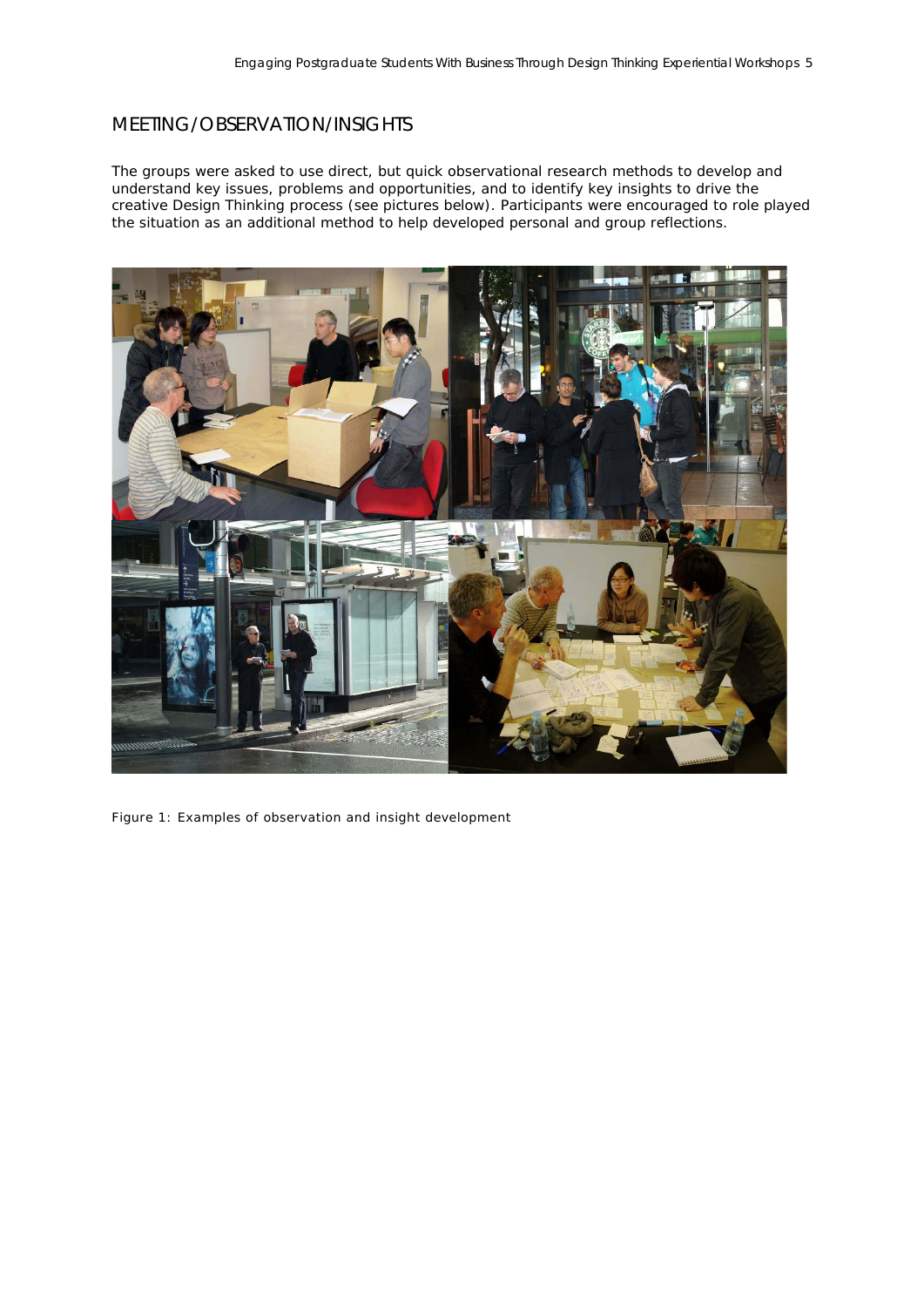#### BRAINSTORM AND LOTUS BLOSSOM

Research generated from the observations and role-playing phases were analysed using a variety of mapping techniques. This process was used to help generate insights from the research to drive the subsequent creative phases. The groups were asked to use brainstorming and Lotus Blossom creative methods.



Figure 2: Examples of Lotus Blossom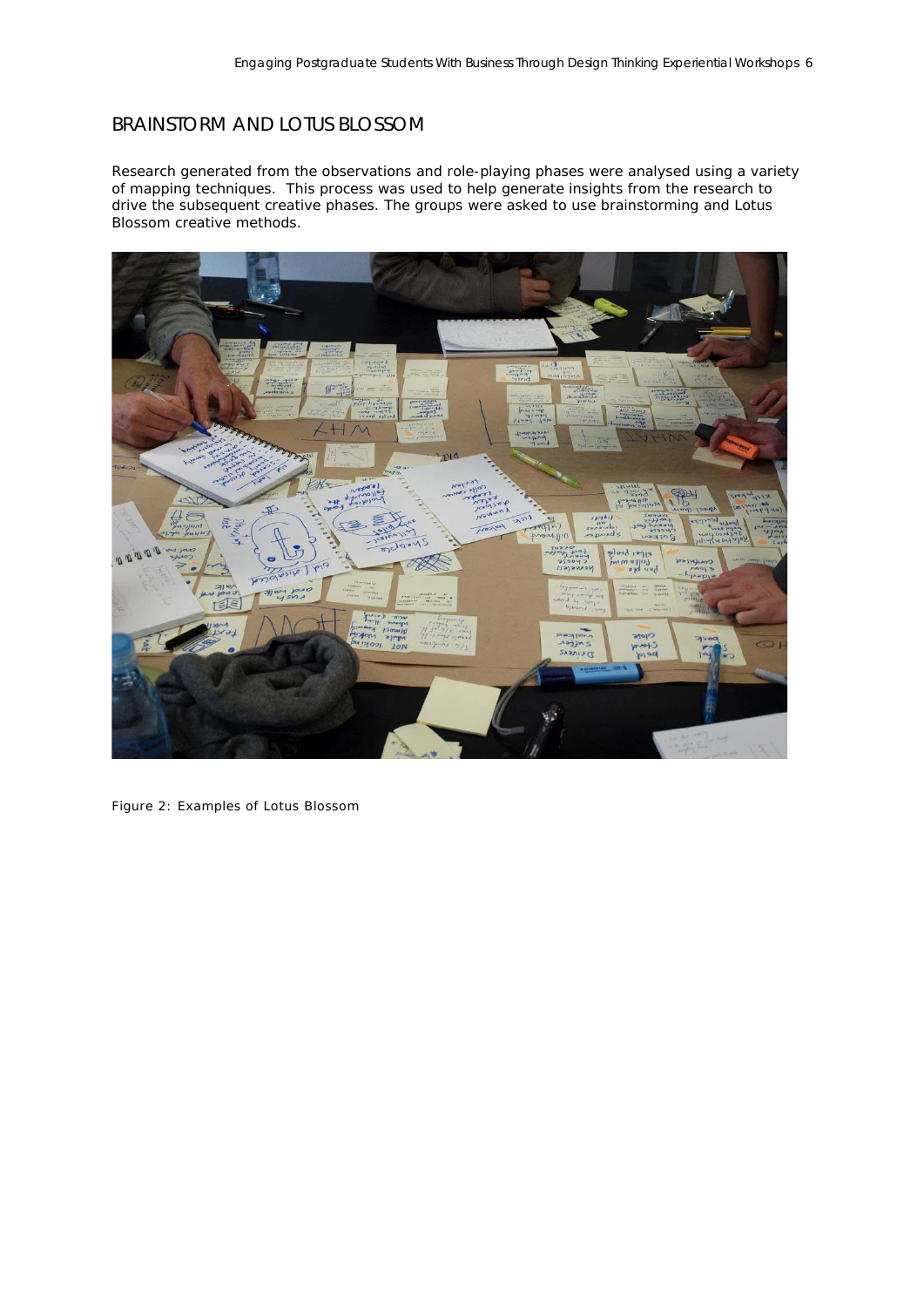#### IDEATION/ PRESENTATION

Pictured is the development of key ideas in both 3D and 3D form. At this point groups return for more observations to check and reflect on key ideas. The workshop finished with each group unveiling their final design concept using 3D models, drawings and PowerPoint.



Figure 3: Examples of ideation and presentation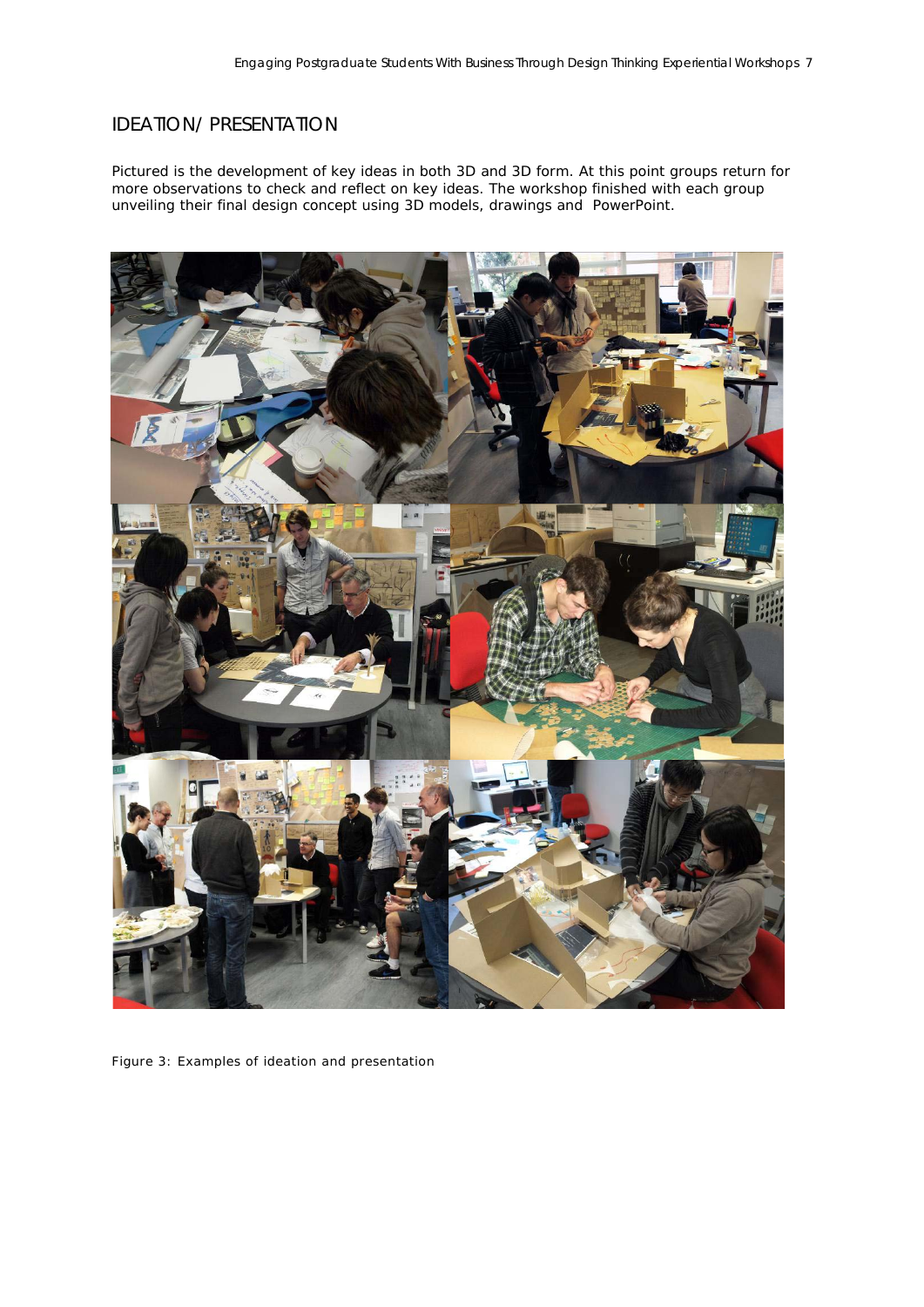# **FVALUATION**

To refine the early prototype workshops and to ultimately develop a successful workshop model, it is important that each workshop undertaken is evaluated using a Formative Evaluation framework. Evaluation is undertaken for the purpose of improvement (Davidson 2005). A formative evaluation process is focused on the core question of 'how can this be improved?' It commonly used for a variety of situations (i.e. new product evaluation and develop, to help a new service or programme to 'find its feet', or explore ways to improve more mature new products, services or programmes). In this instance the evaluation was conducted in an informal open-discussion format with comments recorded on a large sheet of paper



Figure 4: Evaluation Session

The following is an exert of some of the comments (from both students and business perspectives)

- Student voice
- Business professional voice

What was the most useful learning you got from the workshop?

- How much progress can be achieved in just days
- The power of collaboration
- Students are very good and have come a long way since I first met them this year
- Quick-fire prototyping how useful it is to work in three dimensions
- Knowing when to stop
- Pre speech talk very good
- Seeing professionals in action, how they analysis quickly and effectively
- Liked fast pace of business thinking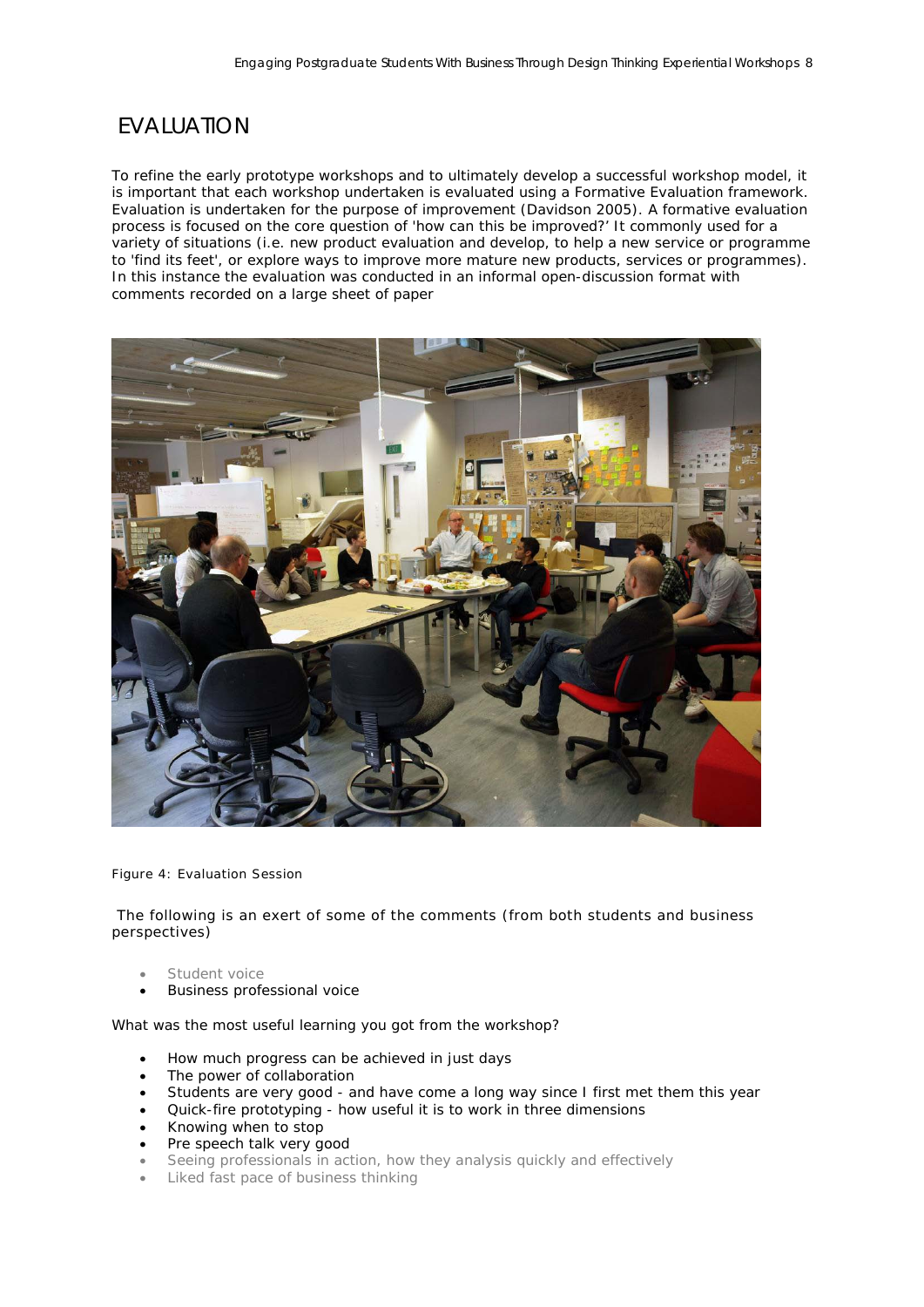• How to figure' people out- have to think about the way we would approach things to get ideas across- keep it moving

#### What did you enjoy most about the workshop?

- 3D observations learning to see things in a different way
- Working with a wider group of people and seeing how they approach thing differently.
- Imagining how these (good) ideas could be taken to the city council
- There is great story here!
- This was way better then the IDEO workshop you can't do anything in 4 hours (the IDEO workshop)
- Exchanges ideas with professionals
- A safe environment, and a good stepping stone for students.
- Fast pace, and how it was good to come up with so many ideas in such a short pace of time

#### What did you enjoy least about the workshop?

- Not knowing whether to jump in or not (referring to the helping of students)
- Students NOT equal saying there are equals made more pressure
- The pressure to perform in front of tutors (facilitators)
- Professionals and students aren't really equals
- Too many middle aged men!
- Lack of skills in observation

Is there anything that you would recommend that we change (add or remove) to improve or further develop the workshop?

- Too much covered.
- Supply more information i.e. be good to give more pre workshop readings, more examples in the presentations etc.
- Will be important to discuss more with participants how Design Thinking can be transferred to their business or organisation
- The day structure needs more accuracy i.e. breaks for food etc needs to be more defined - working over lunch not a good idea
- Sessions too long on day one overload
- Need better structure/definitions around Insight/Persona generation. The use of Personas is important but could be waited more or less. Persons very useful in generating/checking ideas.
- The task (design brief) could have been shaped a bit more

#### **Discussion**

Feedback from the initial workshops has been positive and the facilitators believe that the first of these has successfully provided a strong framework for a long-term sustainable model. From the evaluation and subsequent feedback (informal) it appears that both the professionals and students felt that the workshop provided an excellent Design Thinking experience, and that overall, this is a sound model worthy of further investment and development. In addition, based on the observations and reflections of the facilitator's and participants, a number of key themes and issues emerged:

The workshop needed greater structure to help a large amount of information to be concisely presented over the two day period. There was a tendency at times for the business professionals to be distracted by pressing work issues. For a transformational 'deep dive' experience was thought to be essential that distractions were eliminated.

Both groups of participants appeared to appreciate the external (off campus) real situation component of the challenge (design brief), and the opportunity to use fundamental primary research techniques to analyse and understand a context. Specifically, they reported the human aspects of the challenge (design brief) as enjoyable as well as of high educational value, the values in using these to drive their creative thinking. Some participants struggled to differentiate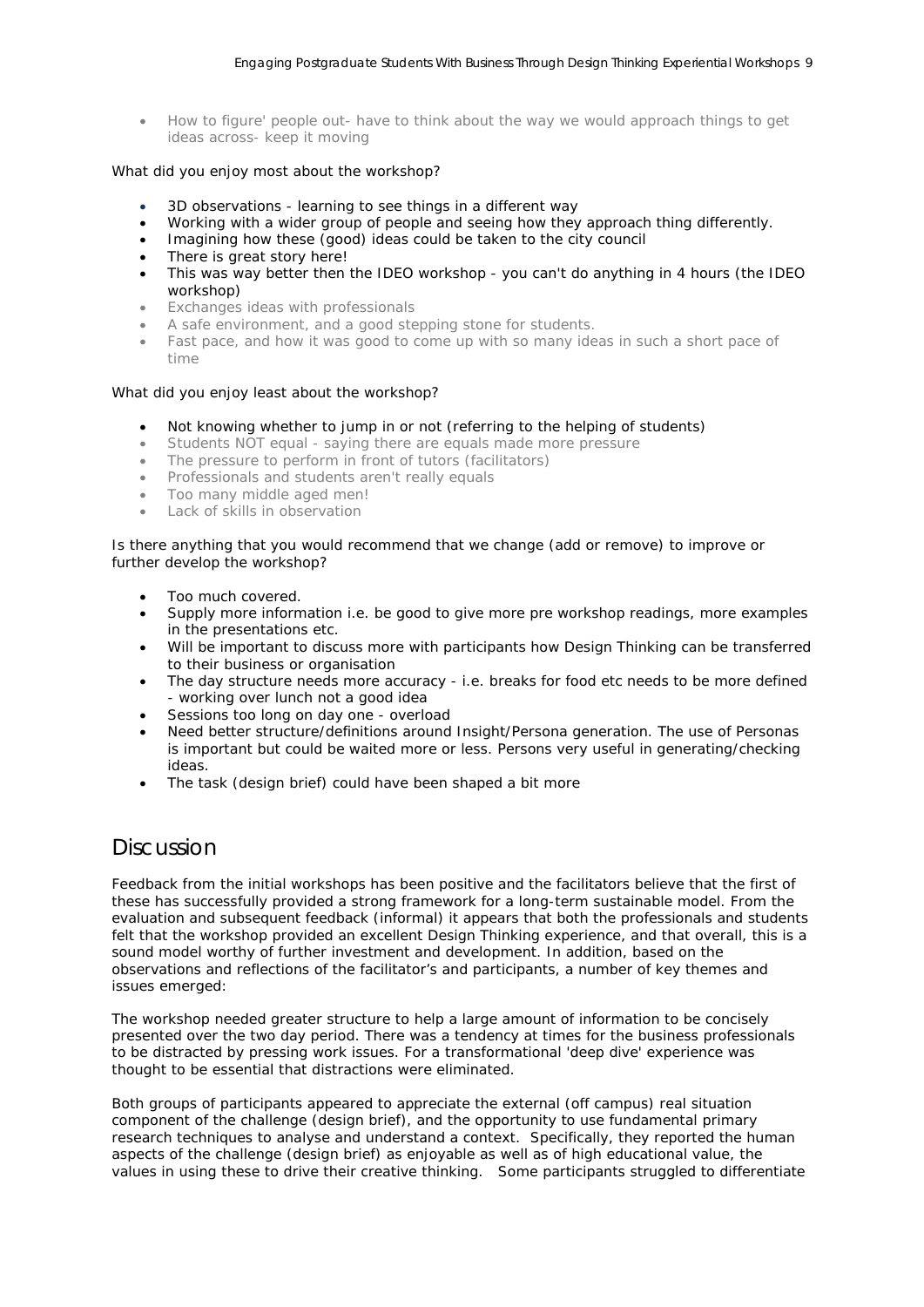the difference between a 'conclusion' from research, and the generation of higher level key' insights' to drive the creative Design Thinking process. The notion of an insight is a difficult idea to convey, and more work needs to be done to facilitate this in the workshops, to as well as distinguish the idea of insights from Personas, and how these two methods may be used to support each other and the design thinking process.

The business professionals reported enjoying the unique opportunity to work closely and collaboratively with the students on an equal footing. From their perspective, this was integral to the success of the workshops, and some suggested it was 'great to feel like a student again'. However, the students were very cognisant of the dynamics between the business professionals, the way they operated and the power relationships and dynamics between them. A number of times creativity became 'bogged down' due to these dynamics, and the students needed to work hard to push the creative process along. While this was challenging at the time, this was later referred by the students as a key learning and was felt to be important in helping them develop a deeper understanding of business contexts. The facilitators noted that this dynamic requires careful management, in order to help all participants to get the most out of the experience. The facilitators ability to temporarily 'join' and participate in the group activities was considered valuable to help remind participants' of the purpose of the workshops.

The business professionals appeared genuinely 'blown away' by the ability of the students to quickly and effectively take ideas into drawings and 3D models. It was noted that this was a critical aspect of the workshops. Business professionals were experientially drawn and transformed by the power of prototyping as a method and process to drive creativity and innovation. The 'non-designer' participants in the group were quickly inspired to draw and use hot glue guns and to actively and collaboratively engage in the groups' prototyping sessions.

# CONCLUSIONS

The learning and teaching of Design Thinking has emerged as a key way of engaging design with business, and business with design. This paper has presented an example of how the Product Design department at AUT University has developed an innovative Design Thinking workshop to engage postgraduate students with business professionals, to help educate key individuals in businesses and organisations about the principles, processes and methods of Design Thinking.

The evaluation of a specific workshop has indicated that with some refinement, the model developed offers an excellent opportunity for universities to assist in developing Design Thinking capability, and to assist students in understanding a professional environment, as well as further develop collaborative skills outside of the traditional classroom/studio situation. Feedback from both students and business professionals indicates that all participants' enjoyed the workshop, and helped them develop a deeper understanding of Design Thinking. With continued development, evaluation and further implementation, it is hoped that the workshops will contribute to raising the international competitiveness of New Zealand businesses through design.

#### **REFERENCES**

<span id="page-9-3"></span>Bauer, R., & Eagen, W. (2008). Design thinking: Epistemic pluality in management and organization. Aesthesis, 2(3).

<span id="page-9-1"></span>Brown, T. (2008). Design thinking [Article]. Harvard Business Review, 86(6), 84-92.

Brown, T., & Katz, B. (2011). Change by design. Journal of Product Innovation Management(28), 381- 383.

<span id="page-9-2"></span>Davidson, E. J. (2005). Evaluation methadolgy basics: The nuts and bolts of sound evaluation. London: Sage Publication.

<span id="page-9-0"></span>Dunne, D., & Martin, R. (2006). Design thinking and how it will change management education: An interview and discussion [Editorial Material]. Academy of Management Learning & Education, 5(4), 512- 523.

<span id="page-9-4"></span>Kolko, J. (2010). Abductive thinking and sensemaking: The drivers of design synthesis [Article]. Design Issues, 26(1), 15-28.